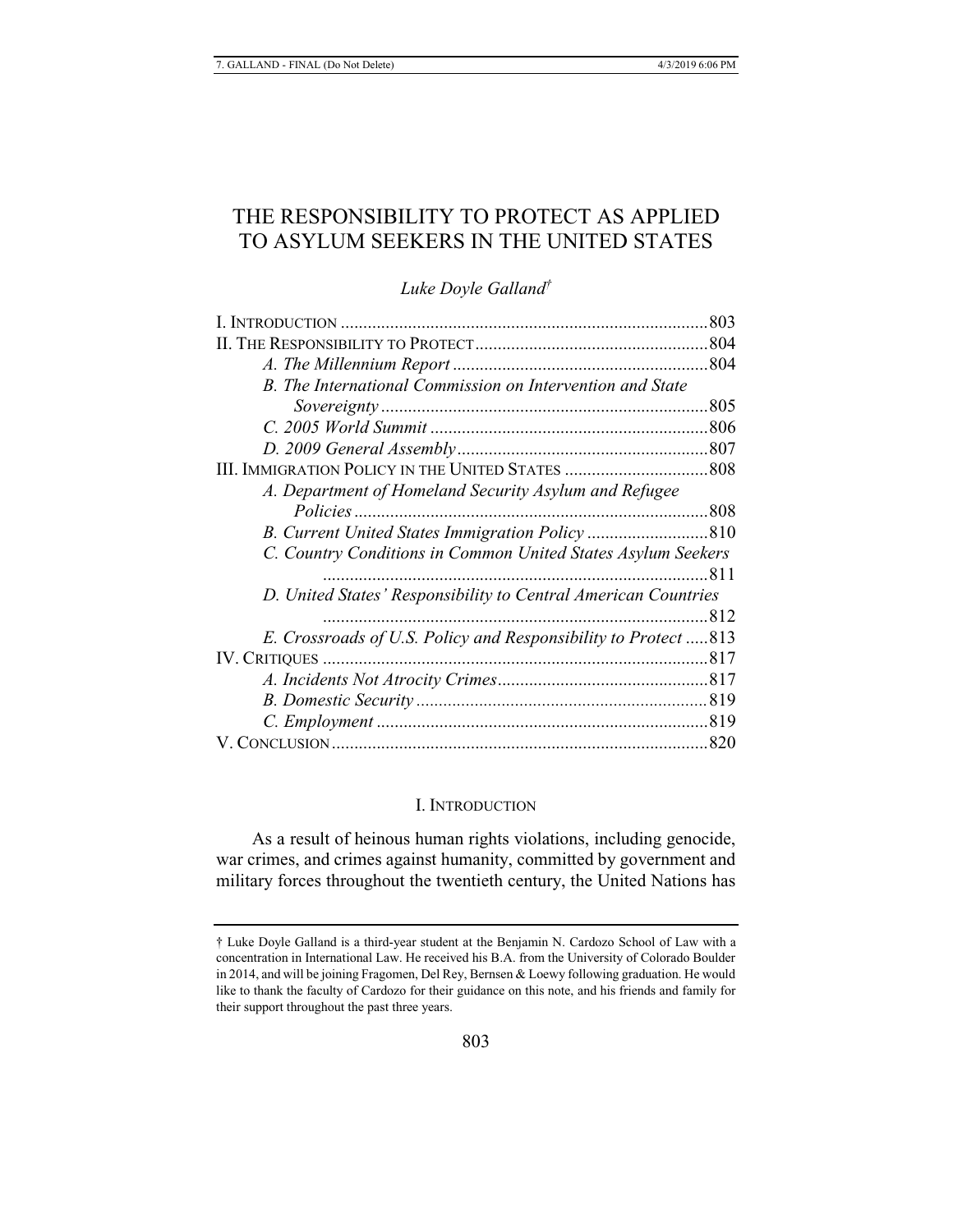implemented a broad legal norm in order to protect the citizens of countries suffering from such atrocities, whose governments are unwilling or unable to do so. The result of these lengthy efforts is the Responsibility to Protect doctrine. The Responsibility to Protect rests on three foundational pillars which allow external states to intervene for humanitarian protection, and potentially utilize military force against a state's sovereignty, when a state is unable to do so on their own.<sup>1</sup> Within the doctrine's more black and white applications on the world stage of atrocity crimes within humanitarian crises, there exists a far more realistic and unilateral application to the current immigration crisis between the United States and the gang-corrupted states of Central America. This note will identify the United States' responsibility under the concept of "Responsibility to Protect", demonstrating that the United States has a "responsibility to accept" immigrants fleeing from humanitarian crises in Central America – crises which their state governments are unwilling or unable to prevent.

### II. THE RESPONSIBILITY TO PROTECT

# *A. The Millennium Report*

In March 2000, then Secretary General of the United Nations, Kofi Annan, released a report entitled "We the Peoples: The Role of the United Nations in the 21st Century," now widely known as "The Millennium Report."<sup>2</sup> The Millennium Report addressed the difficulty of balancing state sovereignty with necessary lifesaving humanitarian intervention.<sup>3</sup> The report stated that,

Humanitarian intervention is a sensitive issue, fraught with political difficulty and not susceptible to easy answers. But surely no legal principle—not even sovereignty—can ever shield crimes against humanity. Where such crimes occur and peaceful attempts to halt them have been exhausted, the Security Council has a moral duty to act on behalf of the international community.<sup>4</sup>

<sup>1</sup> *See An Introduction to the Responsibility to Protect*, INT'L COAL. FOR THE RESP. TO PROTECT, http://www.responsibilitytoprotect.org/index.php/about-rtop (last visited Mar. 14, 2019).

<sup>2</sup> U.N. Secretary-General, We the Peoples: The Role of the United Nations in the 21st Century (Apr. 3, 2000), http://www.un.org/en/events/pastevents/pdfs/We\_The\_Peoples.pdf [hereinafter Millennium Report].

<sup>3</sup> *See id.*

<sup>4</sup> *Id.* at 48.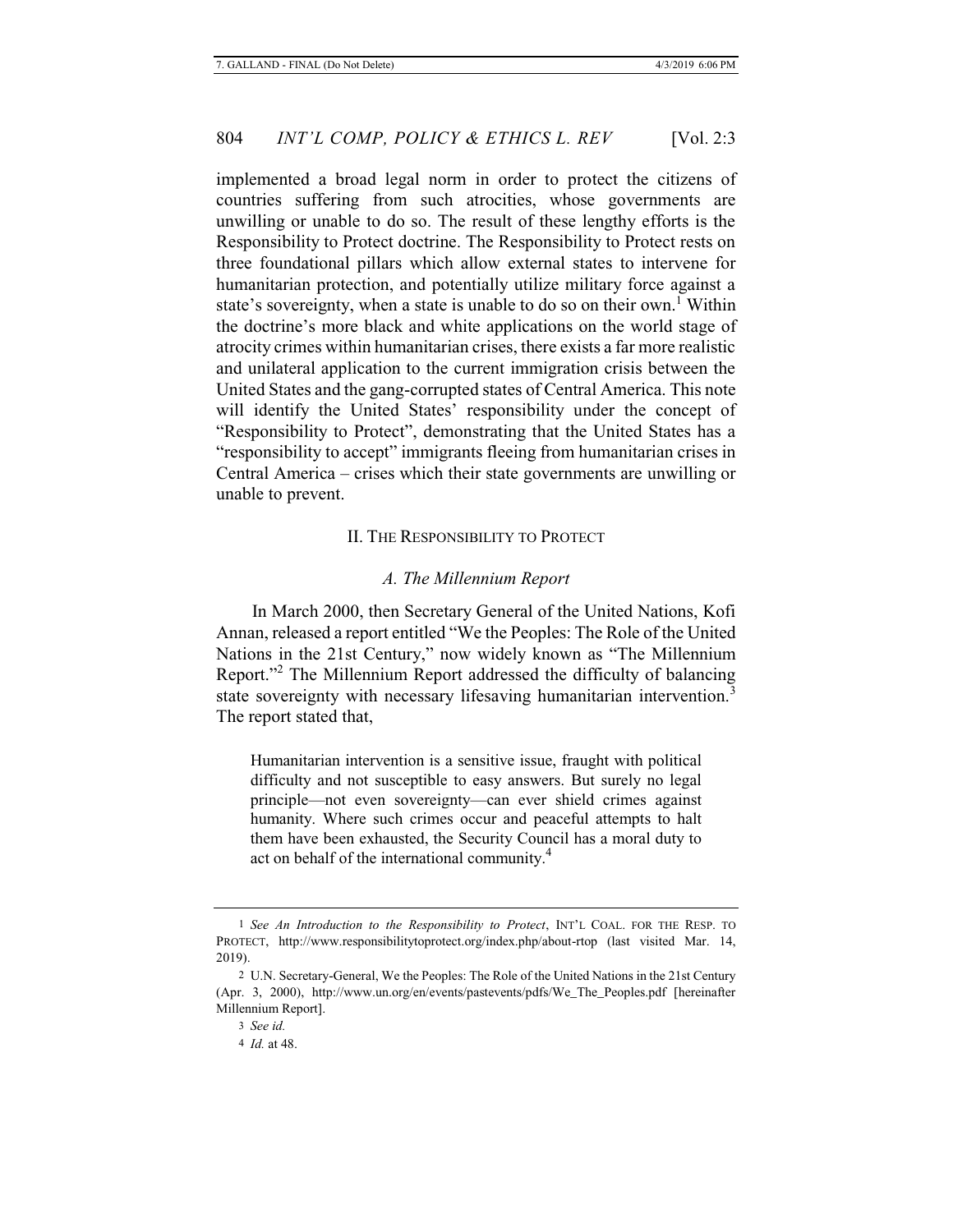Mr. Annan's commentary led to the creation of the International Commission on Intervention and State Sovereignty ("ICISS") by the Canadian Government.5

# *B. The International Commission on Intervention and State Sovereignty*

Announced first by Canadian Prime Minister Jean Chrétien and composed of prominent international human rights advocates, the ICISS was established in order to respond to Secretary General Annan's challenge to the community of states to create a consensus on how to respond to "massive violations of human rights and humanitarian law."<sup>6</sup> The ICISS subsequently responded to Mr. Annan's evaluation of the need for intervention and the conflict with state sovereignty by penning "The Responsibility to Protect" – a lengthy report identifying the difficulties of balancing state sovereignty with the need for humanitarian intervention.<sup>7</sup> The responsibility to protect, per the ICISS, was emblematic of two basic principles: (1) a state's sovereignty "implies responsibility" and this responsibility, for the protection of a state's people, lies inherently with the state itself; and (2) when the state in question is "unwilling or unable" to protect its people or significantly avert the threat, the principle of sovereignty and non-intervention "yields to the international responsibility to protect."<sup>8</sup> Failure to protect one's own nation under this theory would then shift the responsibility to the international community.<sup>9</sup>

The ICISS report identified three essential elements within the Responsibility to Protect as: (1) "the responsibility to prevent"; (2) "the responsibility to react"; and (3) "the responsibility to rebuild."10 The "responsibility to prevent" directs the international community to "address both the root causes and direct causes of internal conflict and

<sup>5</sup> Sara Heitler Bamberger & Joanna Shulman, *Getting the Message Out: R2P Advocacy*, *in* THE RESPONSIBILITY TO PROTECT (R2P): MOVING THE CAMPAIGN FORWARD 2, 2 (Sara Heitler Bamberger, Jamie O'Connell, Rachel Shigekane & Camille Crittenden eds., 2007), http://law.berkeley.edu/wp-content/uploads/2015/04/The-Responsibility-to-Protect-R2P-October-2007.pdf.

<sup>6</sup> INT'L COMM'N ON INTERVENTION AND ST. SOVEREIGNTY [ICISS], THE RESPONSIBILITY TO PROTECT 81 (2001), http://responsibilitytoprotect.org/ICISS%20Report.pdf.

<sup>7</sup> *Id.*

<sup>8</sup> *Id.* at xi.

<sup>9</sup> Jonah Eaton, *Emerging Norm? Determining the Meaning and Legal Status of the Responsibility to Protect*, 32 MICH. J. INT'L L. 765, 774 (2011).

<sup>10</sup> ICISS, *supra* note 6, at xi.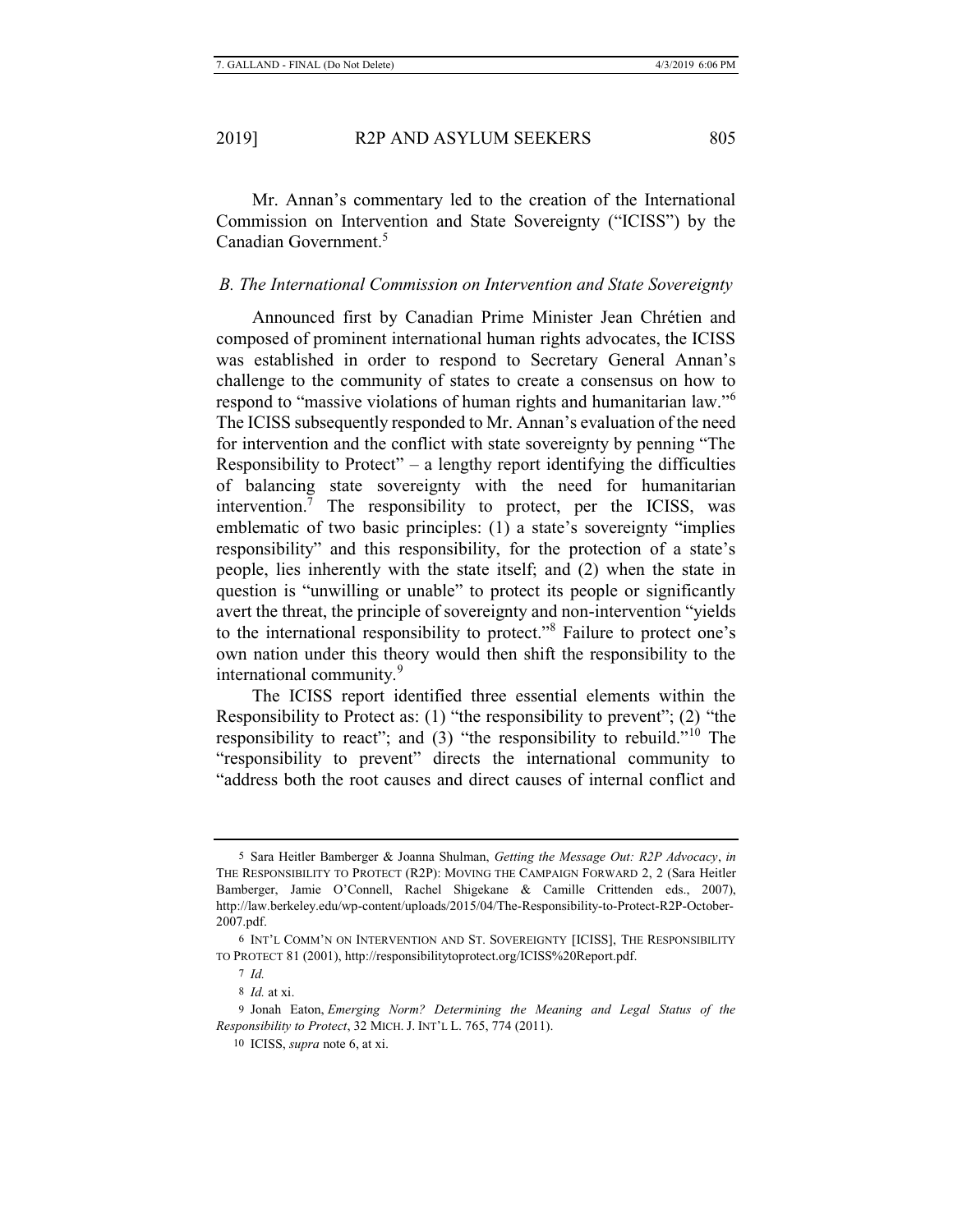other man-made crises putting populations at risk."<sup>11</sup> The "responsibility to react" entails responding to situations of human need with appropriate measures, including coercive measures such as sanctions and prosecution, and in extreme situations, military intervention.<sup>12</sup> Finally, the "responsibility to rebuild" dictates providing full assistance with recovery from the crises, particularly following military action, addressing the causes of the harm that the intervention was designed to halt or avert.<sup>13</sup> This note analyzes primarily the "responsibility to react."

# *C. 2005 World Summit*

Following the penning of the ICISS "Responsibility to Protect," the doctrine was put to the 2005 World Summit for their consideration.<sup>14</sup> In March 2005, U.N. Secretary-General Kofi Annan released a report titled "In Larger Freedom: Towards Development, Security and Human Rights for All."15 The report acknowledged that threats to human security are solvable only through collective world action.<sup>16</sup> The report noted that,

Human rights protection results when, through specific actions, individuals who otherwise would be at risk or subject to deprivation of their rights, are able to fully exercise them. It is based on international law, and necessarily focuses on both immediate responses where people are threatened, and on longer-term work to build and strengthen laws and institutions that protect rights — within States and at the global level.<sup>17</sup>

These comments by Secretary-General Annan embraced and solidified the idea that the Responsibility to Protect is one based in international law, and domestic laws need to be better ratified in order to allow for further protection of minority groups and human rights.<sup>18</sup>

16 *See id.* ¶ 33.

17 *Id.* ¶ 34.

<sup>11</sup> *Id.*

<sup>12</sup> *Id*.

<sup>13</sup> *Id.*

<sup>14</sup> *See About Responsibility to Protect*, U.N. OFF. ON GENOCIDE PREVENTION & RESP. TO PROTECT, http://www.un.org/en/genocideprevention/about-responsibility-to-protect.shtml (last visited Mar. 4, 2019).

<sup>15</sup> U.N. Secretary-General, *In Larger Freedom: Towards Development, Security and Human Rights for All*, U.N. DOC. A/59/2005/Add.3 (May 26, 2005).

<sup>18</sup> *See id.* The report references the need to strengthen laws and institutions both within States and at a global level, showing the need for ratification of domestic laws to protect minority populations. *Id.*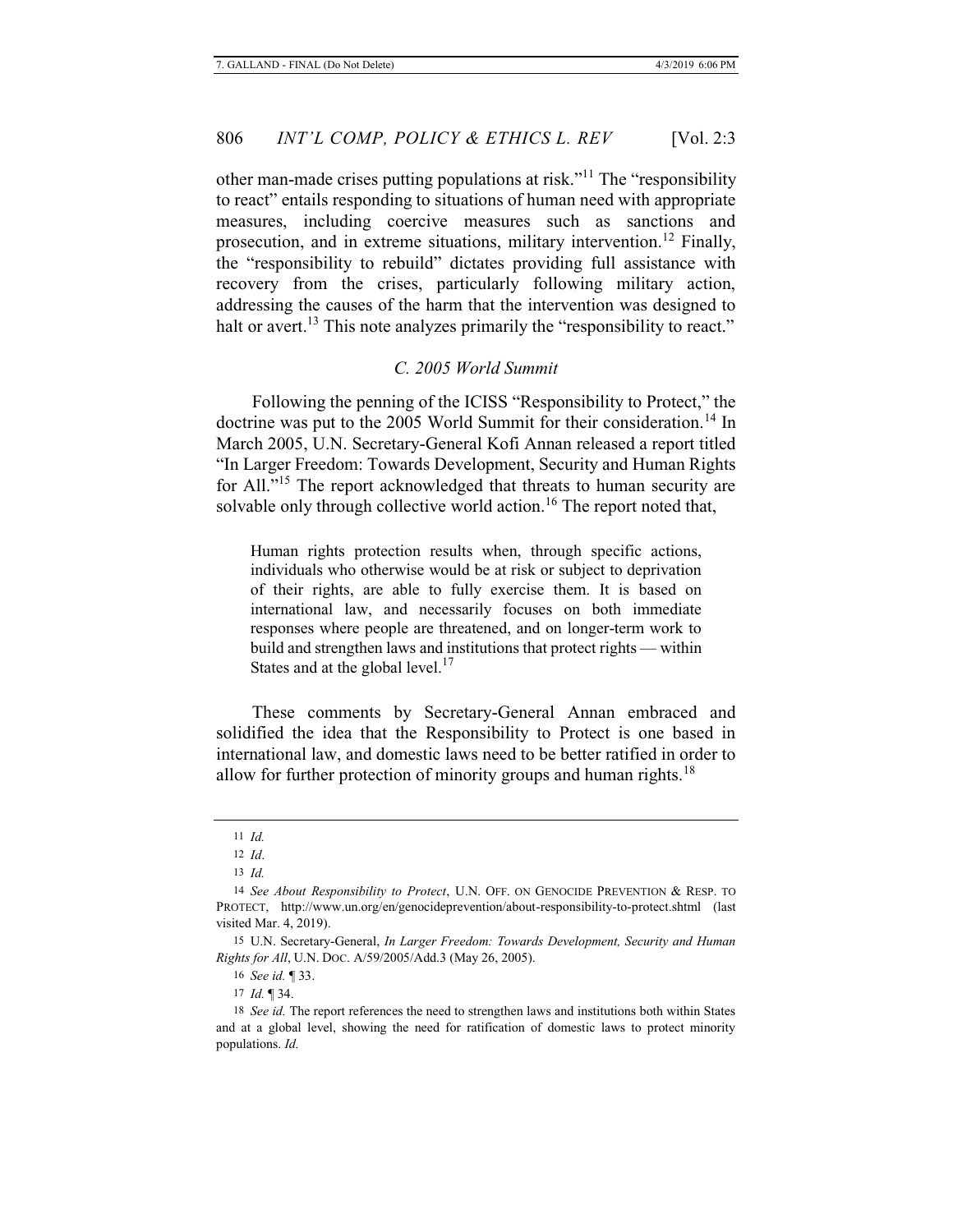Following the World Summit, there were attempts to begin the process of the codification of the Responsibility to Protect by the U.N. General Assembly.<sup>19</sup> The United Nations' Outcome Document stated that "the international community, through the United Nations, also has the responsibility to use appropriate diplomatic, humanitarian, and other peaceful means, to help protect populations from genocide, war crimes, ethnic cleansing and crimes against humanity."20 Among other things, this statement clearly demonstrates that the international community as a whole is responsible for the use of non-military measures to protect civilians who are under persecution in their home country.<sup>21</sup>

#### *D. 2009 General Assembly*

Secretary-General Annan's report was subject to large-scale debate and criticism from several U.N. member states. $^{22}$  In 2009, following the 63rd Session of the General Assembly, the Secretary-General at the time, Ban Ki-Moon, issued his report titled "Implementing the Responsibility to Protect."23 Mr. Moon outlined three crucial pillars for the advancement of the agenda of the Responsibility to Protect.<sup>24</sup> Pillar one discusses the protection responsibilities of the state.<sup>25</sup> The state must "protect its populations, whether nationals or not, from genocide, war crimes, ethnic cleansing, and crimes against humanity."26 This pillar noted that "[t]he declaration by the Heads of State and Government in paragraph 138 of the Summit Outcome that 'we accept that responsibility and will act in accordance with it' is the bedrock of the responsibility to protect."<sup>27</sup> As such, should a state's population be adequately protected by the state itself, there would be no need for outside state intervention.<sup>28</sup>

28 *See id.*

<sup>19</sup> G.A. Res. 60/1 (Sept. 16, 2005).

<sup>20</sup> *Id.* ¶ 139.

<sup>21</sup> *See id.*

<sup>22</sup> Press Release, General Assembly, More Than 40 Delegates Express Strong Scepticism, Full Support as General Assembly Continues Debate on Responsibility to Protect, U.N. Press Release GA/10849 (July 24, 2009).

<sup>23</sup> U.N. Secretary-General, *Implementing the Responsibility to Protect*, ¶ 11, U.N. Doc. A/63/677 (Jan. 12, 2009) [hereinafter *Implementing the Responsibility to Protect: Report of the Secretary-General*].

<sup>24</sup> *See id.*

<sup>25</sup> *Id.*

<sup>26</sup> *Id.*

<sup>27</sup> *Id.*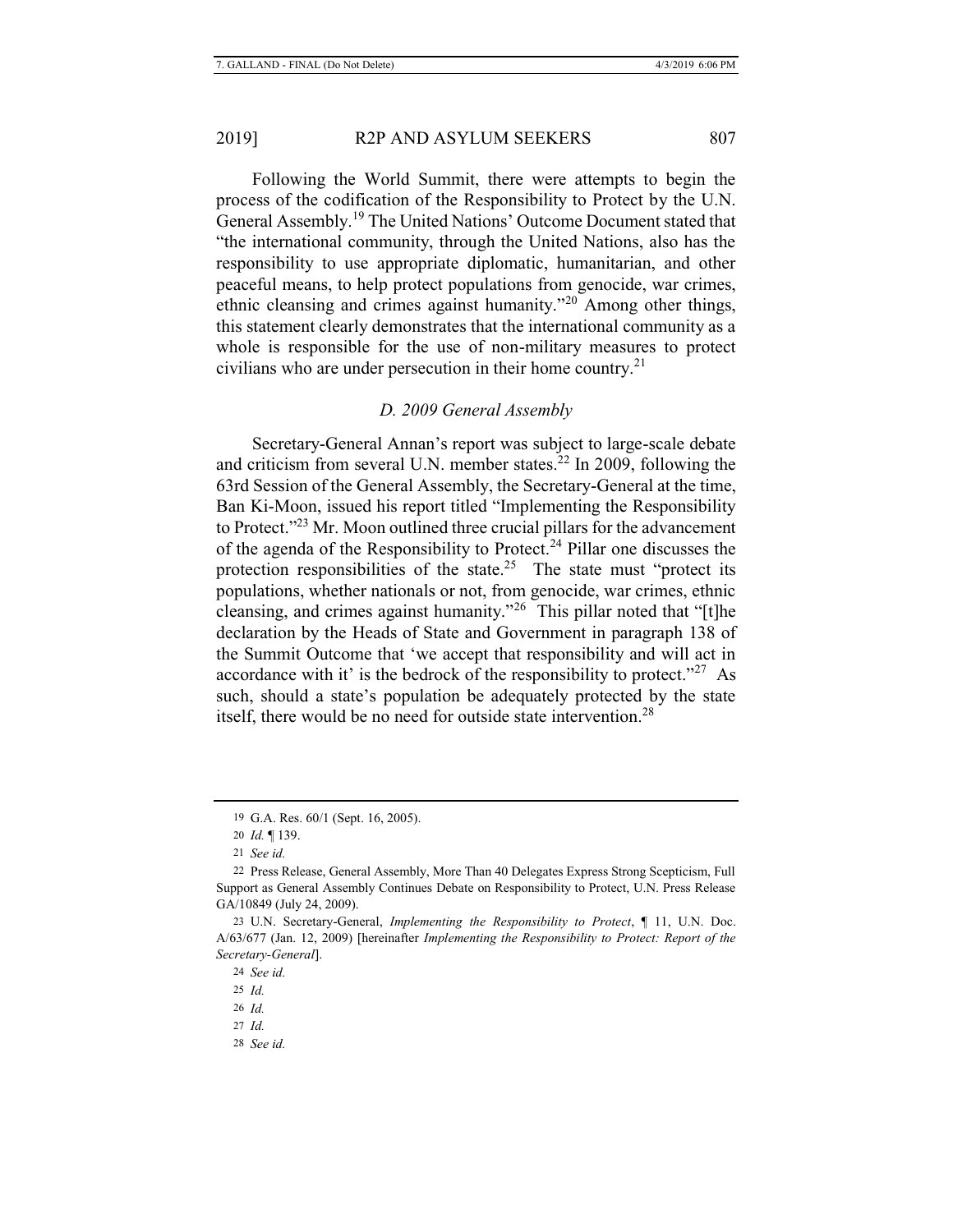Pillar two encompasses a state's obligations for "international assistance and capacity building."29 This pillar holds international bodies to "commit ourselves, as necessary and appropriate, to helping States build capacity to protect their populations from genocide, war crimes, ethnic cleansing and crimes against humanity and to assisting those which are under stress before crises and conflicts break out."<sup>30</sup> These responsibilities are said to "take one of four forms": (a) "encouraging States to meet their responsibilities under pillar one"; (b) assisting States to meet their obligations; (c) helping states "build their capacity to protect"; and (d) providing assistance to States "under stress before crises and conflicts break out."<sup>31</sup> Should this assistance and capacity building prove successful, again there would be no need for intervention.<sup>32</sup>

Finally, pillar three, "timely and decisive response," provides guidance for once a humanitarian conflict has already begun.33 It embodies the concept that "the United Nations, regional, sub-regional and national decision makers must remain focused on saving lives through 'timely and decisive' action not on following arbitrary, sequential or graduated policy ladders that prize procedure over substance and process over results."<sup>34</sup> This obligation, that focuses on saving lives, versus following policies "that prize procedure over substance and process over results," $35$  is a driving force of the analysis of this note.

# III. IMMIGRATION POLICY IN THE UNITED STATES

#### *A. Department of Homeland Security Asylum and Refugee Policies*

The most critical engagement of the United States regarding the responsibility to protect via non-military action is seen regarding the current immigration influx and typical deportation. The Refugee Act of 1980 was established "to revise the procedures for the admission of refugees" and "establish a uniform basis for the provision of assistance to refugees."36 The purpose of the Act was "to provide a permanent and systematic procedure for the admission to this country of refugees of

29 *Id.*

30 *See id.* ¶ 28.

31 *Id.*

32 *See id.*

33 *Id.* ¶ 11.

34 *Id.* ¶ 50.

35 *Id.*

36 Refugee Act of 1980, Pub. L. No. 96-212, 94 Stat. 102.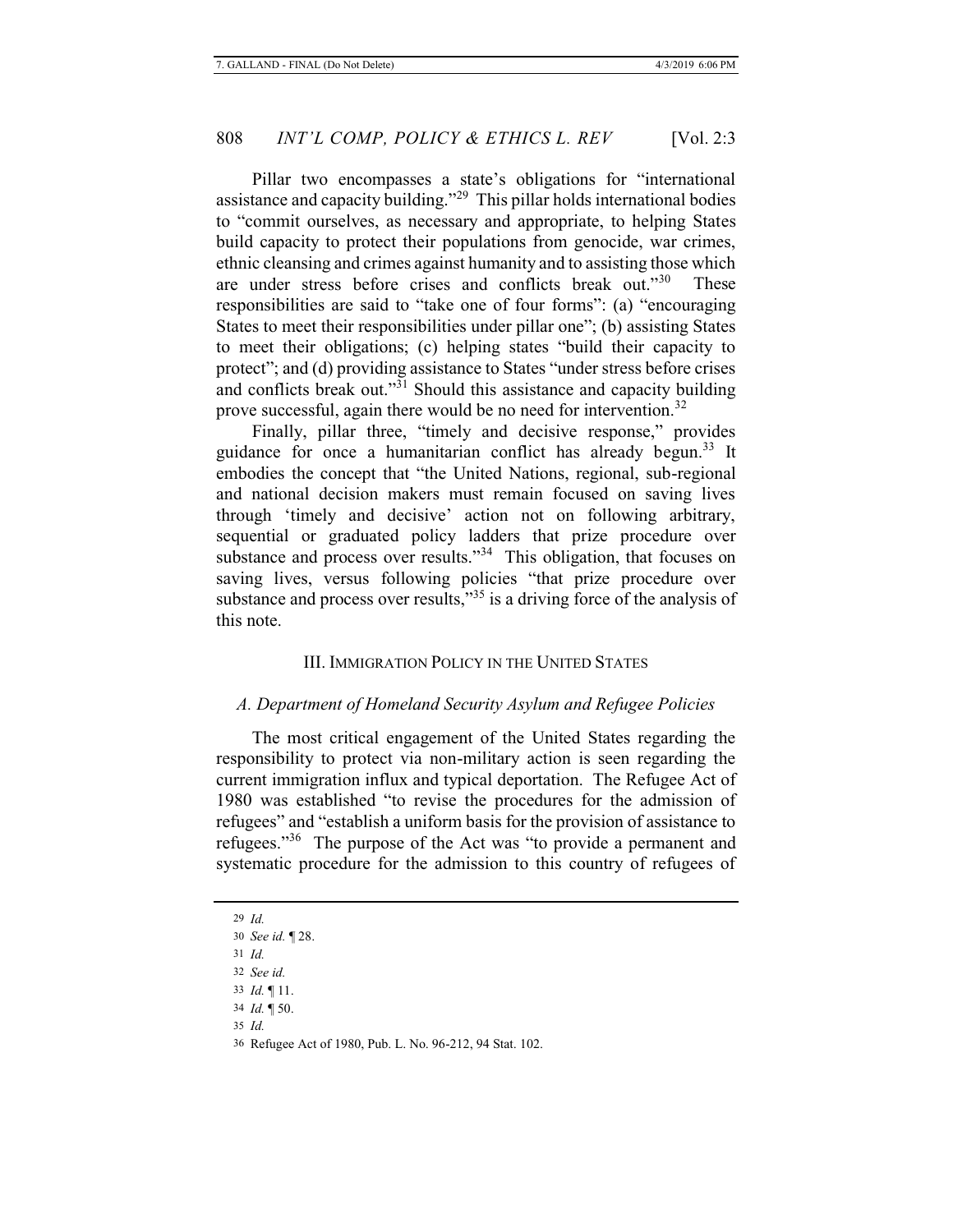special humanitarian concern to the United States, and to provide comprehensive and uniform provisions for the effective resettlement and absorption of those refugees who are admitted."<sup>37</sup>

Under current U.S. law, any foreign national physically present in the United States, or who arrives at the United States border, irrespective of status, may apply for asylum.<sup>38</sup> To establish eligibility for asylum under the United States Code, a foreign national must "establish that race, religion, nationality, membership in a particular social group, or political opinion was or will be at least one central reason for persecuting the applicant."<sup>39</sup> The broad definition of the term "refugee" has been narrowed to

any person who is outside any country of such person's nationality or, in the case of a person having no nationality, is outside any country in which such person last habitually resided, and who is unable or unwilling to return to, and is unable or unwilling to avail himself or herself of the protection of, that country because of persecution or a well-founded fear of persecution on account of race, religion, nationality, membership in a particular social group, or political opinion  $40$ 

In the adjudication of claims under this standard, there have been lengthy discussions surrounding the use of the claim of unwilling or unable on behalf of the government. Notably, in *Baghdasaryan v. Holder,* the United States Court of Appeals for the Ninth Circuit stated that:

[a]n applicant alleging past persecution has the burden of establishing that (1) his treatment rises to the level of persecution; (2) the persecution was on account of one or more protected grounds; and (3) the persecution was committed by the government, or by forces that the government was unable or unwilling to control. $41$ 

In *Baghdasaryan*, the Ninth Circuit determined that the level of mistreatment he received as a result of either government involvement or acquiescence rose to the standard of "forces that the government was

<sup>37</sup> *Id.*

<sup>38</sup> *See* 8 U.S.C. §1158(a)(1) (2012).

<sup>39 § 1158(</sup>b)(1)(B).

<sup>40 §1101(</sup>a)(42).

<sup>41</sup> Baghdasaryan v. Holder, 592 F.3d 1018, 1023 (9th Cir. 2010) (citing Chand v. INS*,* 222 F.3d 1066, 1073 (9th Cir. 2000)).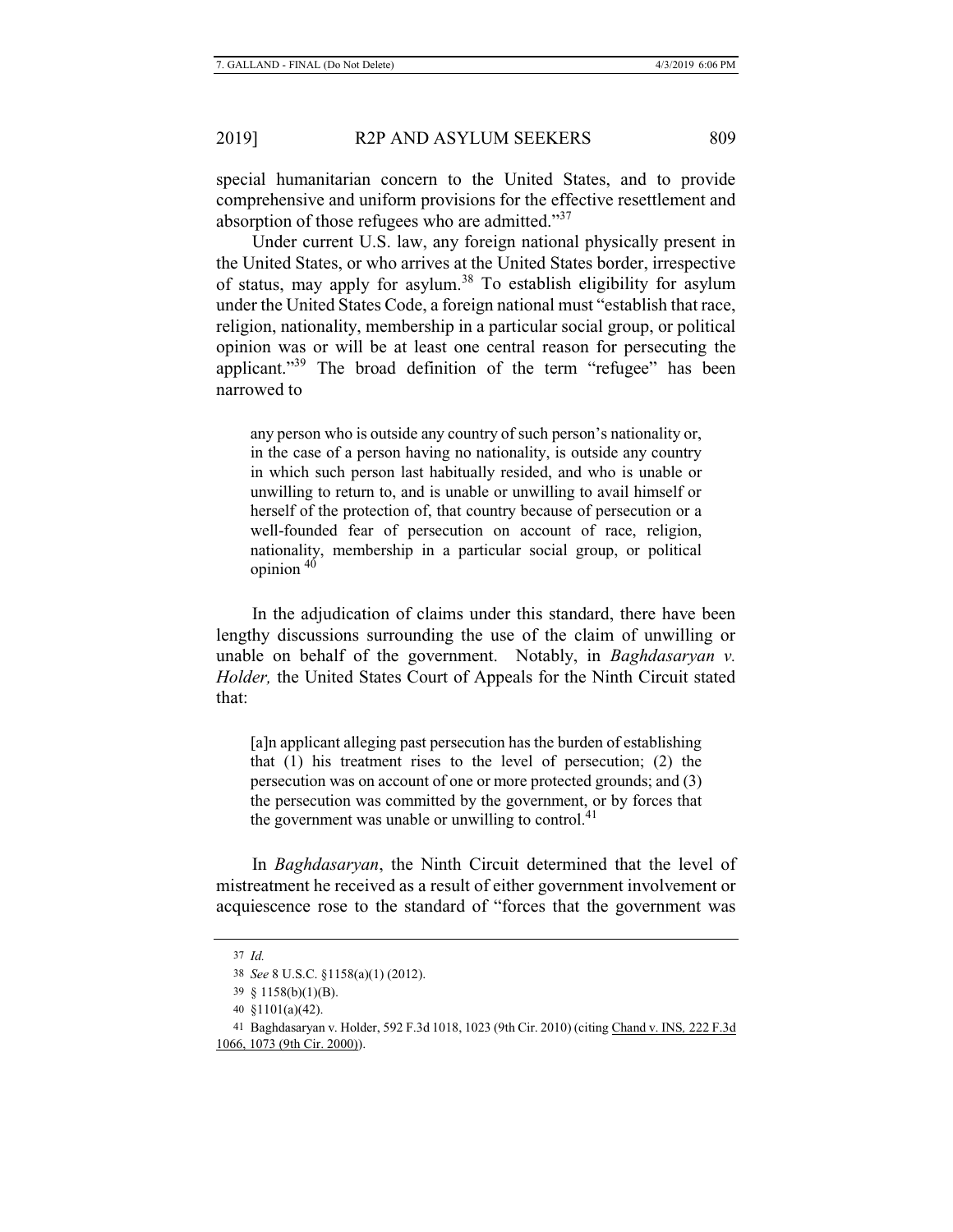unable or unwilling to control," and thereby remanded the case to the Board of Immigration Appeals.<sup>42</sup> This evolved standard of "unwilling or unable on the part of the government" ultimately gave rise to the United States' need for implementation of the "responsibility to accept" under the UN Security Council's 2009 acceptance of "Responsibility to Protect<sup>"43</sup>

#### *B. Current United States Immigration Policy*

The Trump Administration's recent treatment of immigrants, including those seeking asylum, directly contradicts the Responsibility to Protect. This is reflected in the recent decision by former Attorney General Jeff Sessions in *Matter of A-B-*.<sup>44</sup> Former Attorney General Sessions stated that "the mere fact that a country may have problems effectively policing certain crimes or that certain populations are more likely to be victims of crime, cannot itself establish an asylum claim."<sup>45</sup> The decision further stated that, "an applicant seeking to establish persecution based on violent conduct of a private actor must show more than the government's difficulty controlling private behavior."<sup>46</sup> This broad declaration by former Attorney General Sessions was backed by the ambiguity of the term "membership in a particular social group."<sup>47</sup> As explained in the decision, this is a result of a lack of legislative intent, and that the reading of the phrase is predominantly open ended and up to the determinations of the Attorney General.<sup>48</sup>

Another contradiction of the Responsibility to Protect by the Trump Administration is demonstrated by the aforementioned court decision related to gang violence. $49$  This decision has stated that gang violence does not meet the asylum requirement of a "particular social group" because the gang could have had several different motives for targeting the population, and the members of the group were not targeted for harm more frequently than the rest of the population.<sup>50</sup> Regardless of the reasons for targeting, once it is clear that there are atrocities taking place,

<sup>42</sup> *See id.* at 1026.

<sup>43</sup> ICISS, *supra* note 6, at xi.

<sup>44</sup> Matter of A-B-, 27 I. & N. Dec. 316 (A.G. 2018).

<sup>45</sup> *Id.* at 316.

<sup>46</sup> *Id.* at 317.

<sup>47</sup> *Id.* at 326.

<sup>48</sup> *Id*. at 326.

<sup>49</sup> *Id.* at 316.

<sup>50</sup> Matter of S-E-G-, 24 I. & N. Dec. 579 (B.I.A. 2008).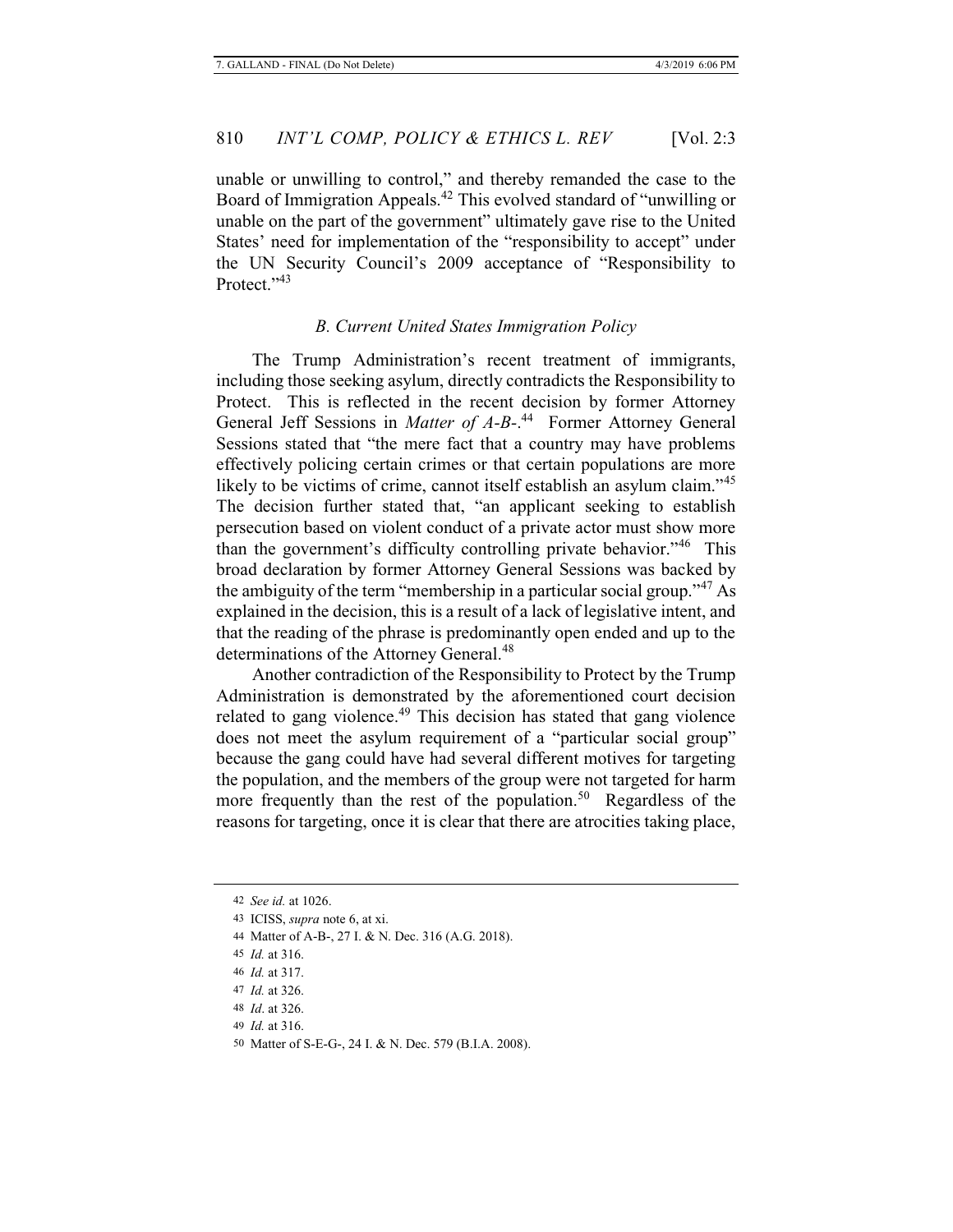a greater responsibility to protect, and within that a Responsibility to Accept refugees, become implemented.

# *C. Country Conditions in Common United States Asylum Seekers*

In focusing on the direct implications of the Responsibility to Protect regarding the situations faced routinely by United States asylum seekers in Central America, the country conditions for each case become immensely important. Most Central American asylum-seekers in the United States come from Nicaragua, Guatemala, Honduras, and El Salvador.<sup>51</sup> The conditions of each of these countries are increasingly gruesome, with evidence that the government is unwilling or unable to protect their citizens being persecuted. Individuals in Nicaragua are routinely subject to arbitrary unlawful killings, torture and more.<sup>52</sup> This includes arbitrary or unlawful killings, torture in detention, arbitrary arrest and detention, as well as politically motivated killings, with the government or its agents behind them.53 Guatemalan citizens similarly experience arbitrary arrest, corruption of judicial officials, "widespread government corruption," gender-based killings, and police and gang violence.<sup>54</sup> Honduras has high rates of unlawful and arbitrary killings committed by law enforcement and security forces, with corruption continuing to be a pervasive problem amongst its governmental forces.<sup>55</sup> Furthermore, Honduras has the highest murder rate in the world as a result of the inability of government forces to combat gang activity.<sup>56</sup> Lastly, El Salvador experiences widespread atrocities, including government corruption leading to gang violence against women and children, without such actions being subject to prosecution.<sup>57</sup>

These conditions may not rise instantly to the level of mass atrocities which are mentioned within the Responsibility to Protect proposal

<sup>51</sup> NADWA MOSSAAD & RYAN BAUGH, DEP'T OF HOMELAND SEC., ANNUAL FLOW REPORT: REFUGEES AND ASYLEES: 2016, at 7 (2018), https://www.dhs.gov/sites/default/files/publications/Refugees\_Asylees\_2016.pdf.

<sup>52</sup> *See* U.S. Dep't of State, Bureau of Democracy, H.R. and Lab., Country Reports on Human Rights Practices: Nicaragua 1 (2017), https://www.state.gov/documents/organization/277591.pdf. 53 *Id.* at 1-2.

<sup>54</sup> U.S. Dep't of State, Bureau of Democracy, H.R. and Lab., Country Reports on Human Rights Practices: Guatemala 1 (2017), https://www.state.gov/documents/organization/277579.pdf.

<sup>55</sup> *See* U.S. Dep't of State, Bureau of Democracy, H.R. and Lab., Country Reports on Human Rights Practices: Honduras 1 (2017), https://www.state.gov/documents/organization/277585.pdf [hereinafter Honduras 2017 Human Rights Report].

<sup>56</sup> *See Honduras 2018 Crime & Safety Report*, U.S. DEP'T OF STATE (Apr. 3, 2018), https://www.osac.gov/Pages/ContentReportDetails.aspx?cid=23798.

<sup>57</sup> *See* U.S. Dep't of State, Bureau of Democracy, H.R. and Lab., Country Reports on Human Rights Practices: El Salvador 1, https://www.state.gov/documents/organization/277575.pdf.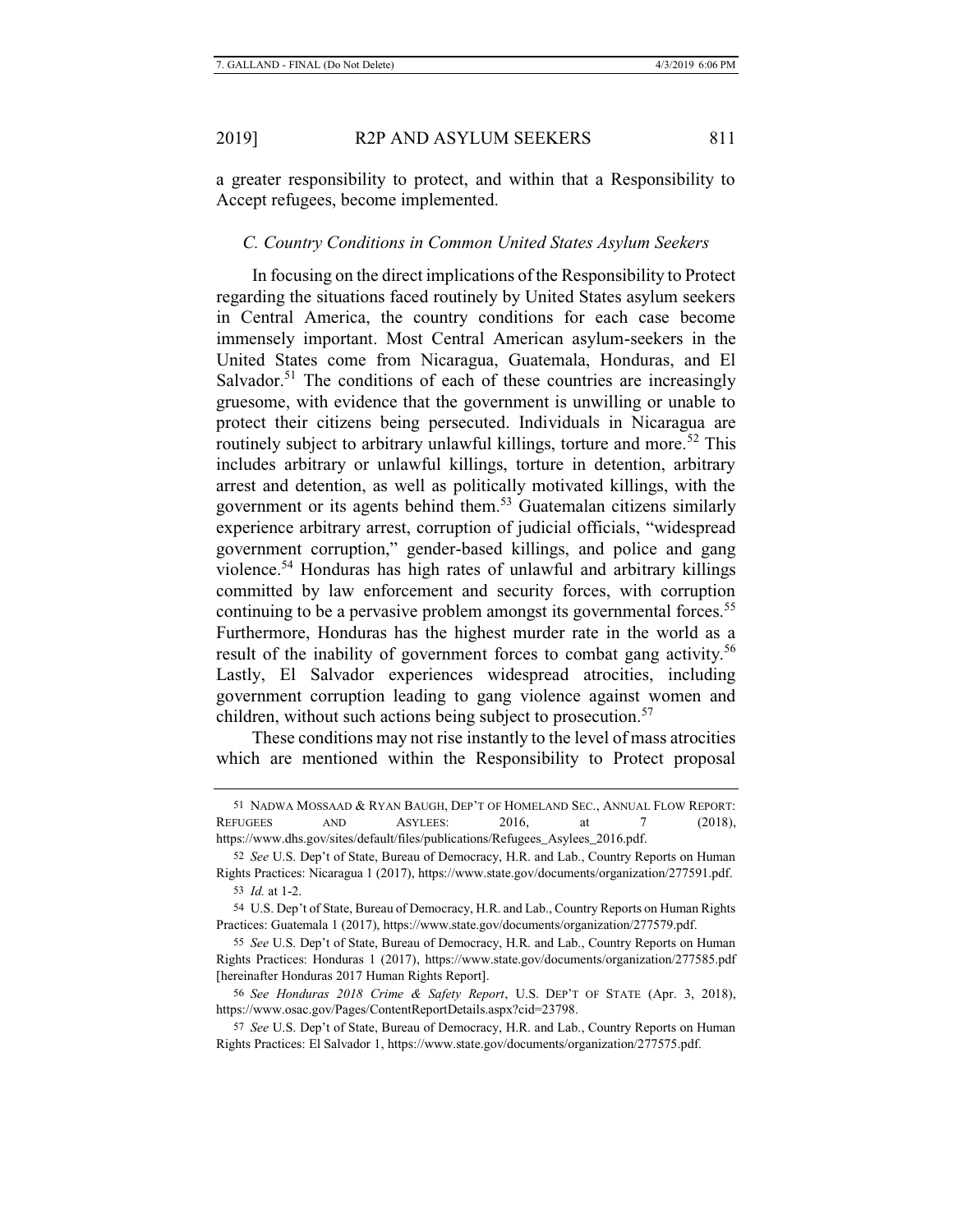because they are not. However, the systematic persecution and the inability of government forces to react or punish will allow these conditions to worsen steadily. As these acts are allowed to be committed without redress from the government, the worst incidents can be forecast to rise to the level of mass atrocities, and persecution of specific groups, with the government unwilling or unable to act, as a result of lack of resources, or direct involvement with the incidents. As result of these conditions, there has been an increase in immigrants making the long journey to the United States border through Mexico, only to be turned away as a result of their claims being too general.<sup>58</sup>

#### *D. United States' Responsibility to Central American Countries*

While the current conditions in Central American countries have been influenced by a multitude of factors, they have also been influenced by largely U.S. policy. This influence is most easily identified through the Central American Free Trade Agreement ("CAFTA-DR"), which has been described as a "tool of American geopolitical strategy."59 CAFTA-DR is the "first free trade agreement between the United States and a group of smaller developing economies: our Central American neighbors Costa Rica, El Salvador, Guatemala, Honduras, Nicaragua, as well as the Dominican Republic."60 CAFTA-DR was designed to promote trade, investment, and stability in the aforementioned region of Latin America. $61$ 

The results of the treaty must have been far from what was envisioned by the Office of the United States Trade Representative. In his report for the Congressional Research Service, Mr. Hornbeck stated that as a result of different country conditions for trade and manufacturing, the aforementioned countries, with the exception of Costa Rica, have "seen their exports stagnate or decline for multiple reasons, including dependence on the highly competitive apparel trade, lower levels of investment, public security problems, and broader governance and policy

<sup>58</sup> *See* Maureen Meyer & Elyssa Pachico, *Fact Sheet: U.S. Immigration and Central American Asylum Seekers*, WASH. OFF. ON LATIN AM. (Feb. 1, 2018), https://www.wola.org/analysis/factsheet-united-states-immigration-central-american-asylum-seekers (Stating that "Central Americans who cite fear of generalized violence in their asylum applications are not making a baseless claim.").

<sup>59</sup> Michael Ardovino & Sarah Lane, *The Impact of CAFTA-DR*, USAID KNOWLEDGE SERVS. CTR. 1 (2008), https://pdf.usaid.gov/pdf\_docs/PA00HPN8.pdf.

<sup>60</sup> *CAFTA-DR (Dominican Republic-Central America FTA)*, OFF. U.S. TRADE REPRESENTATIVE, https://ustr.gov/trade-agreements/free-trade-agreements/cafta-dr-dominicanrepublic-central-america-fta (last visited Feb. 4, 2019).

<sup>61</sup> *Id.*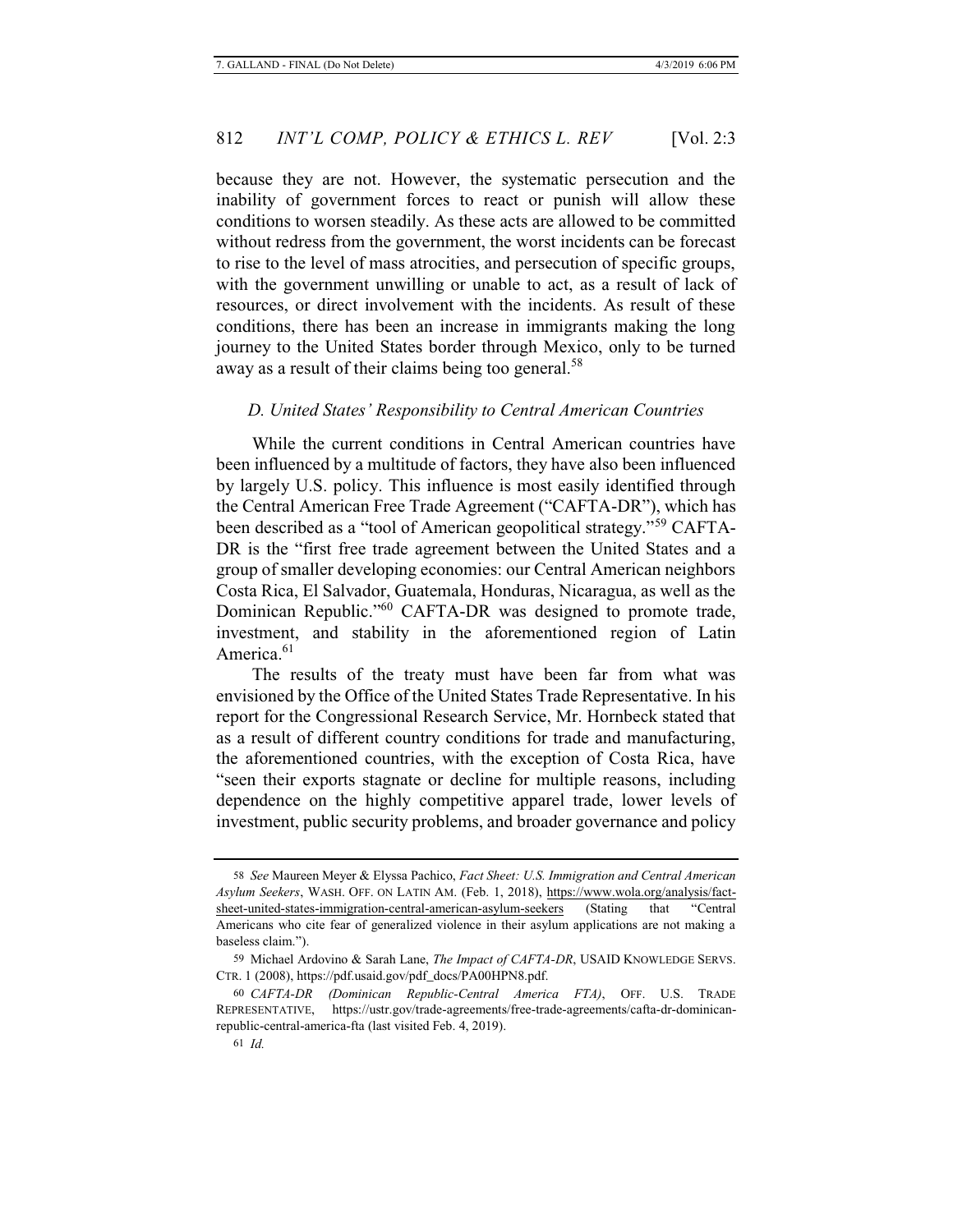concerns."62 The confounding effect of the trade agreement, notably only beneficial to the large export companies of each participating country, has been highly detrimental to the working class, assembly, and agricultural industries.<sup>63</sup>

A notable effect of the CAFTA-DR in causing the current immigration and political crises in Central American countries has been with regard to the textile and agriculture industries. Since CAFTA's introduction in 2005, and as a result of the low tariffs and wages, a typical textile worker in Guatemala earns only \$4,500 annually, while Honduran textile workers make only  $$2,490<sup>64</sup>$  The issue of such disproportionately low wages has not been improved by the influence of Free Trade Agreements, and as Larry Cohen, President of Communication Workers of America ("CWA") stated, "Hondurans, ranging from peasant farmer, factory worker, unemployed, searching for a job, unionist, elected official or an immigration leader, the 'total breakdown of this trade regime' is evident and the lack of any progress . . . cannot be measured."<sup>65</sup>

The breakdown of these working conditions within the Central American countries has the propensity to lead displaced workers in the almost "failed states" to turn to gang violence.<sup>66</sup> Therefore, the United States, by virtue of largely one-sided trade agreements, has contributed to the current country conditions under which the governments of the respective states are unable or unwilling to stop the atrocity crimes, including systematic murders and disappearances, that are occurring.

# *E. Crossroads of U.S. Policy and Responsibility to Protect*

There are several crossroads between the Responsibility to Protect, and United States' immigration policy. However, there have been several

<sup>62</sup> J. F. HORNBECK, CONG. RESEARCH SERV., R42468, THE DOMINICAN REPUBLIC-CENTRAL AMERICA-UNITED STATES FREE TRADE AGREEMENT (CAFTA-DR): DEVELOPMENTS IN TRADE AND INVESTMENT 1 (2012).

<sup>63</sup> *See CAFTA-DR (Dominican Republic-Central America FTA)*, *supra* note 60, at 19.

<sup>64</sup> *See* Francis Calpotura, *Apparel Industry Profiteers Must Fund Relief for Free Trade Refugees*, HUFFPOST (Sept. 4, 2014, 3:34 PM), https://www.huffingtonpost.com/franciscalpotura/apparel-industry-profitee\_b\_5737474.html.

<sup>65</sup> Michael Oleaga, *Immigration News Today: Honduras Near 'Failed State' Status Due to Free Trade Agreement, Says Labor and Latino Leaders*, LATIN POST (Oct. 21, 2014, 8:49 AM), https://www.latinpost.com/articles/24068/20141021/immigration-news-today-honduras-nearfailed-state-status-due-free.htm.

<sup>66</sup> Christopher Cramer, Unemployment and Participation in Violence 10 (Nov. 16, 2010) (unpublished background paper),

https://openknowledge.worldbank.org/bitstream/handle/10986/9247/WDR2011\_0022.pdf ("Joining drug gangs . . . offers what the formal labour market apparently cannot: income prospects, a source of respect and social ties of belonging.").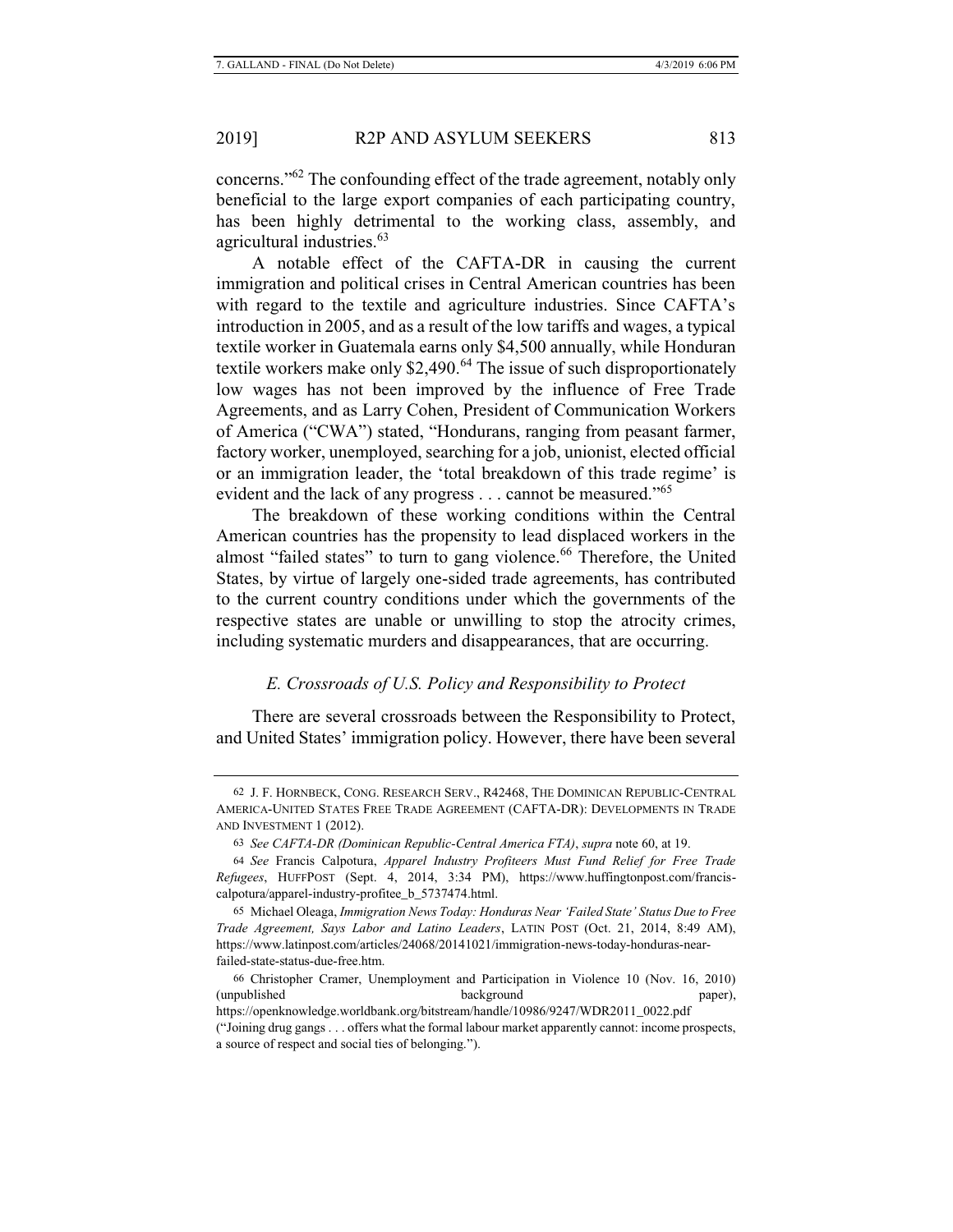disparities between the United Nations definition of the Responsibility to Protect and the actual implementation of it within immigration proceedings in the United States.

First, it must be noted that the "mass atrocities" referred to in "Implementing the Responsibility to Protect" by the United Nations include war crimes and crimes against humanity.<sup>67</sup> War crimes are defined to include

any of the following acts committed against persons taking no active part in the hostilities, including members of armed forces who have laid down their arms and those placed hors de combat by sickness, wounds, detention or any other cause:

(1) Violence to life and person, in particular murder of all kinds, mutilation, cruel treatment and torture;

(2) Committing outrages upon personal dignity, in particular humiliating and degrading treatment;

(3) Taking of hostages;

(4) The passing of sentences and the carrying out of executions without previous judgement pronounced by a regularly constituted court, affording all judicial guarantees which are generally recognized as indispensable.<sup>68</sup>

Crimes against humanity, in comparison, include:

any of the following acts when committed as part of a widespread or systematic attack directed against any civilian population, with knowledge of the attack:

(1) Murder;

(2) Extermination;

(3) Enslavement;

(4) Deportation or forcible transfer of population;

(5) Imprisonment or other severe deprivation of physical liberty in violation of fundamental rules of international law;

(6) Torture;

(7) Rape, sexual slavery, enforced prostitution, forced pregnancy, enforced sterilization, or any other form of sexual violence of comparable gravity;

<sup>67</sup> *Implementing the Responsibility to Protect: Report of the Secretary-General*, *supra* note 23, ¶ 68.

<sup>68</sup> Rome Statute of the International Criminal Court art. 8, July 17, 1988, 2187 U.N.T.S. 90.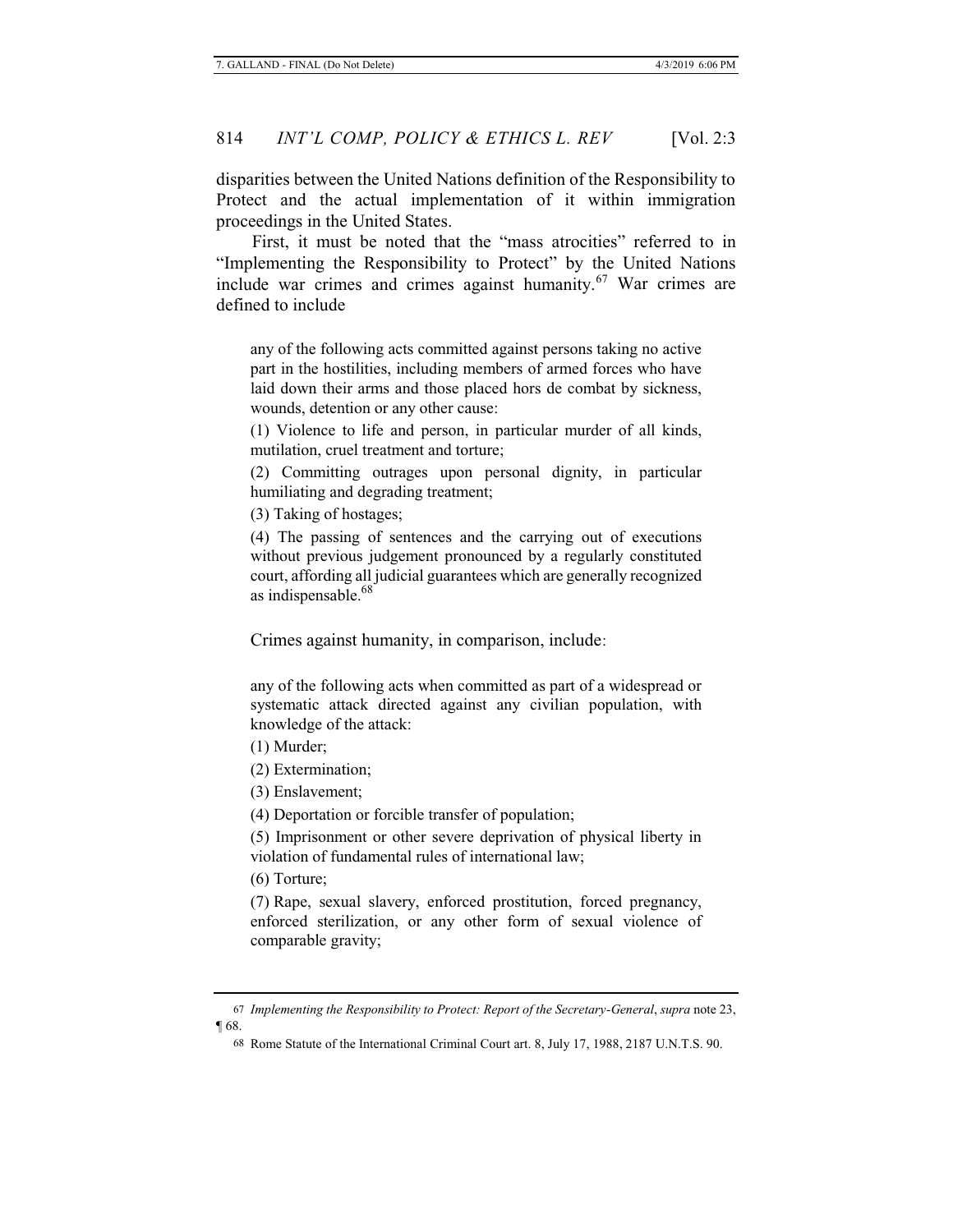(8) Persecution against any identifiable group or collectivity on political, racial, national, ethnic, cultural, religious, gender as defined in paragraph 3, or other grounds that are universally recognized as impermissible under international law, in connection with any act referred to in this paragraph or any crime within the jurisdiction of the Court.<sup>69</sup>

Based on the above definitions, when, at a minimum, there is evidence of either widespread violence to people and life; outrages upon personal dignity; torture; rape; or persecution, the Responsibility to Protect creates a responsibility of countries to intervene for the protection of individuals when the government is unwilling or unable to protect their own people.70

The language here is interestingly similar to that of the United States Code surrounding applications by foreign nationals for asylum, allowing for the idea of a crossroads between the two concepts, and applicability of the Responsibility to Protect in asylum law.71 This standard, elaborated by the Ninth Circuit in *Baghdasaryan*, states that an individual may apply for asylum when: "(1) his treatment rises to the level of persecution; (2) the persecution was on account of one or more protected grounds; and (3) the persecution was committed by the government, or by forces that the government was unable or unwilling to control."72 As is evident from the similarity of language used both internationally and domestically, once this persecution (which the government is unwilling or unable to control) has been established, there is a Responsibility to Protect the citizens of the foreign sovereign. This responsibility entails taking timely and decisive action, and not merely "following arbitrary . . . policy ladders that prize procedure over substance and process over results."<sup>73</sup>

It has been argued that the Responsibility to Protect doctrine is "fundamentally forward looking—it aims as far as possible to prevent Responsibility to Protect crimes, and where that fails, it aims to halt the

<sup>69</sup> *Id.* art. 7(1)(a)-(k).

<sup>70</sup> When the state in question is "unwilling or unable" to protect its people or significantly avert the threat, the principle of sovereignty and non-intervention "yields to the international responsibility to protect." Millennium Report, *supra* note 2, at 38. Pillar Three of the Responsibility to protect includes a call to take timely and decisive action not on following arbitrary, sequential or graduated policy ladders that prize procedure over substance and process over results. *See Implementing the Responsibility to Protect: Report of the Secretary-General*, *supra* note 23, ¶ 11.

<sup>71</sup> *See* 8 U.S.C. § 1158 (2012).

<sup>72</sup> Baghdasaryan v. Holder, 592 F.3d 1018, 1023 (9th Cir. 2010) (citing Chand v. INS, 222 F.3d 1066, 1073 (9th Cir. 2000)).

<sup>73</sup> *Implementing the Responsibility to Protect: Report of the Secretary-General*, *supra* note 23, ¶ 50.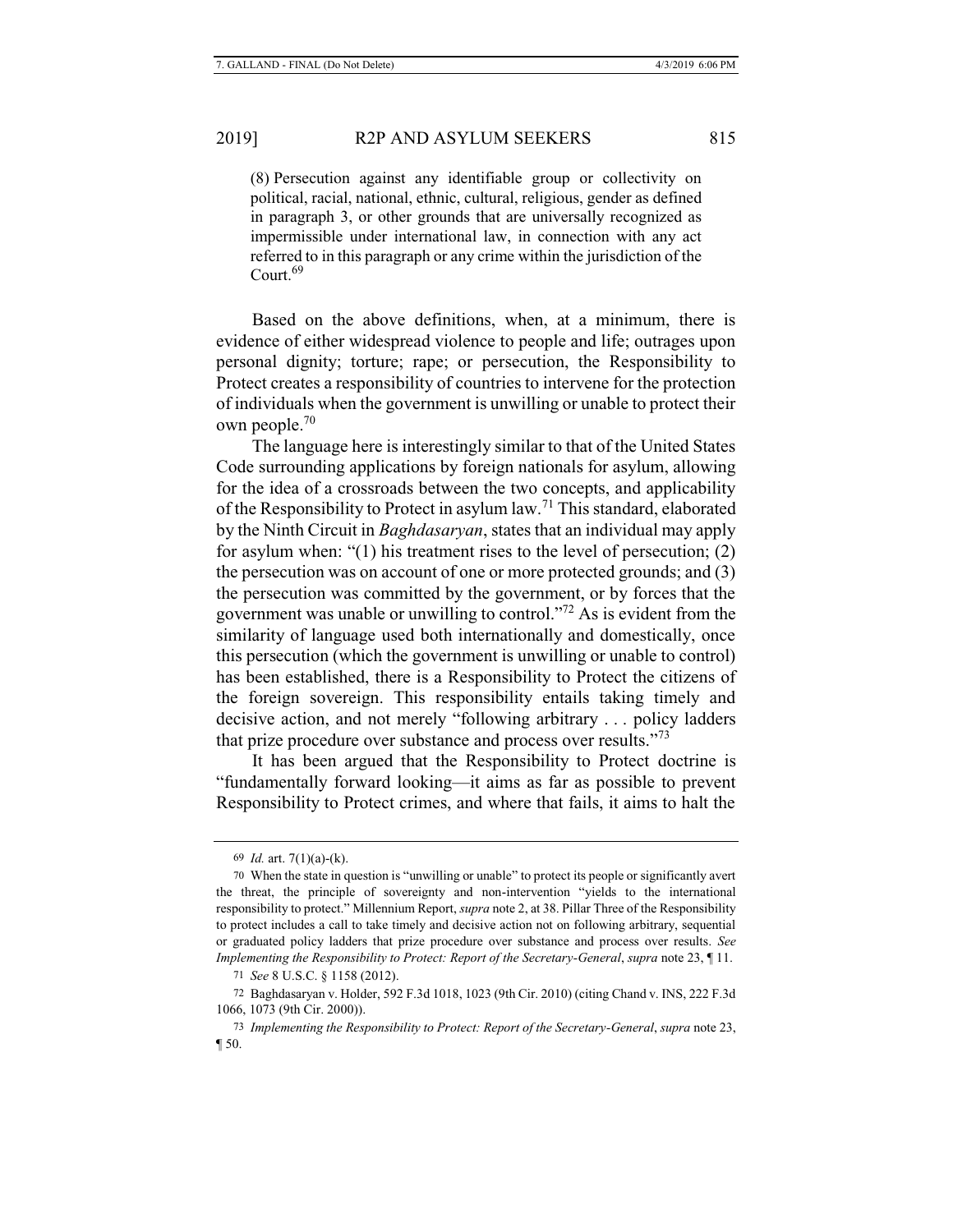commission of these crimes."74 This furthers the idea that when the international community as a whole has been given reasons to believe that instability in a country has the potential of escalating to full blown mass atrocities, they are required to take action. Embodied in the ideas elaborated above is a large call to action for an atrocity which has not yet been committed. However, I agree that "there is an urgent need for experimentation with existing 'tools' such as R[esponsibility] to P[rotect], to mitigate the devastation and human suffering."75 This argument, provided by E. Tendayi Achiume, provides parallels to the level of violence and government inability to act that is currently being experience by so many Central Americans, and the further need to mitigate their suffering.<sup>76</sup> While Mr. Achiume is making the argument in relation to Syria, and that the escalation of violence seen in recent years is beyond what is expected in Central America, the foundational elements remain the same. Government corruption; indiscriminate killings on the part of government officials and outside forces (in this case often organized gangs); and persecution on the basis of race, sex, ethnicity, or gender, all remain commonplace in both conflicts and provide for a preemptive need for action.

The rapid escalation that could potentially take place within these Central American regimes, coupled with frequent gang violence and government killings of opposition movements, support the argument that the United States has a responsibility to preemptively accept refugees fleeing atrocities in Guatemala, Honduras, El Salvador, and Nicaragua.

This note argues that the current United States immigration policy be overhauled in order to align with the Responsibility to Protect; to preemptively protect individuals facing atrocities in their home countries; and to adapt better immigration policies for those individuals whose governments are unwilling or unable to protect them. If the United States can take these preemptive steps in the prevention of human rights violations, then the United States can prevent the loss of countless innocent lives.

<sup>74</sup> E. Tendayi Achiume, *Syria, Cost-Sharing, and the Responsibility to Protect Refugees*, 100 MINN. L. REV. 687, 722 (2015).

<sup>75</sup> *Id.* at 761.

<sup>76</sup> *See id.*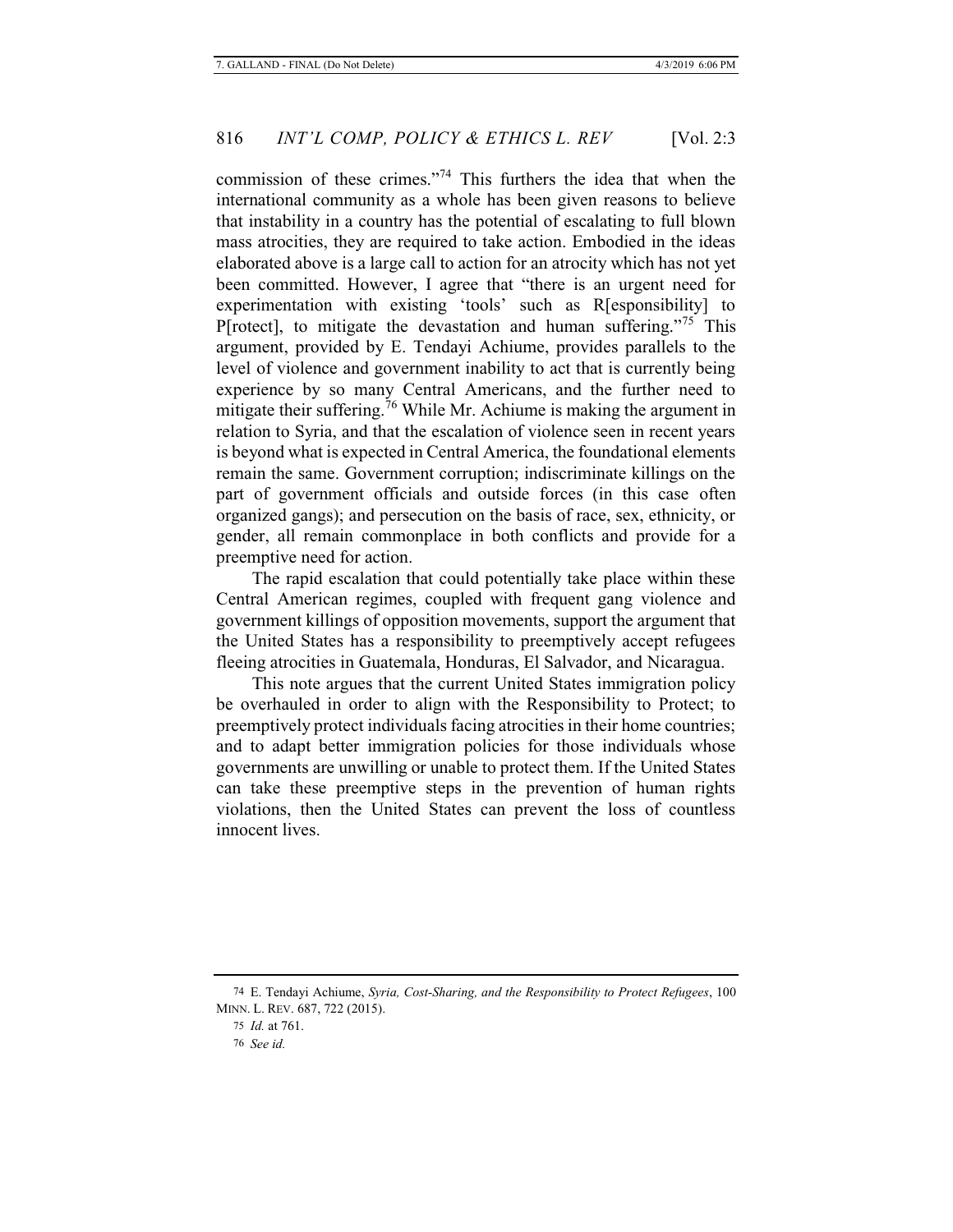#### IV. CRITIQUES

This section addresses the apparent criticisms to the proposed broad, preemptive Responsibility to Protect-based approach to the current refugee and asylee crisis at the United States' southern border.

#### *A. Incidents Not Atrocity Crimes*

The predominant critique of a preemptive Responsibility to Protect doctrine with regards to Central America is that the conditions in the aforementioned countries don't fit the Rome Statute definitions of these "atrocity crimes," which include genocide, war crimes, or crimes against humanity.<sup>77</sup> While the level of political turmoil may not have risen to the degree of an atrocity crime, these countries are in fact bordering on such a degree.78 Per the United Nations report, "Framework of Analysis for Atrocity Crimes," and former Secretary General Ban Ki Moon, "The first the we can do is to be more alert and pay attention to the warning signs. Atrocity crimes take place on a large scale, and are not spontaneous or isolated events; they are processes, with histories, precursors and triggering factors which, combined, enable their commission."79 This thematic development of atrocity crimes speaks to the argument, that in order to prevent further actions and the development of crimes into atrocity crimes, it is important to preemptively implement the Responsibility to Protect.<sup>80</sup>

In the United Nations Report, there are eight common risk factors proposed for the identification of development of atrocity crimes.<sup>81</sup> These factors are: (1) "[s]ituations of armed conflict or other forms of instability"; (2) "[r]ecord of serious violations of international human rights and humanitarian law"; (3) "[w]eakness of State structures"; (4) "[m]otives or incentives"; (5) "[c]apacity to commit atrocity crimes"; (6) "[a]bsence of mitigating factors"; (7) "[e]nabling circumstances or preparatory action"; and (8) "[t]riggering factors."<sup>82</sup> Of these eight

<sup>77</sup> Rome Statute, *supra* note 68, art. 6, 7, 8.

<sup>78</sup> *See generally* U.N. Secretary-General, Framework of Analysis for Atrocity Crimes: A Tool for Prevention (July 2014), http://www.un.org/en/genocideprevention/documents/aboutus/Doc.3\_Framework%20of%20Analysis%20for%20Atrocity%20Crimes\_EN.pdf [hereinafter Framework of Analysis for Atrocity Crimes].

<sup>79</sup> *Id*. at iii.

<sup>80</sup> *Id.* ("With the help of the Framework, we can better sound the alarm, promote action, improve monitoring or early warning by different actors, and help Member States to identify gaps in their atrocity prevention capacities and strategies.").

<sup>81</sup> *Id.* at 9.

<sup>82</sup> *Id.*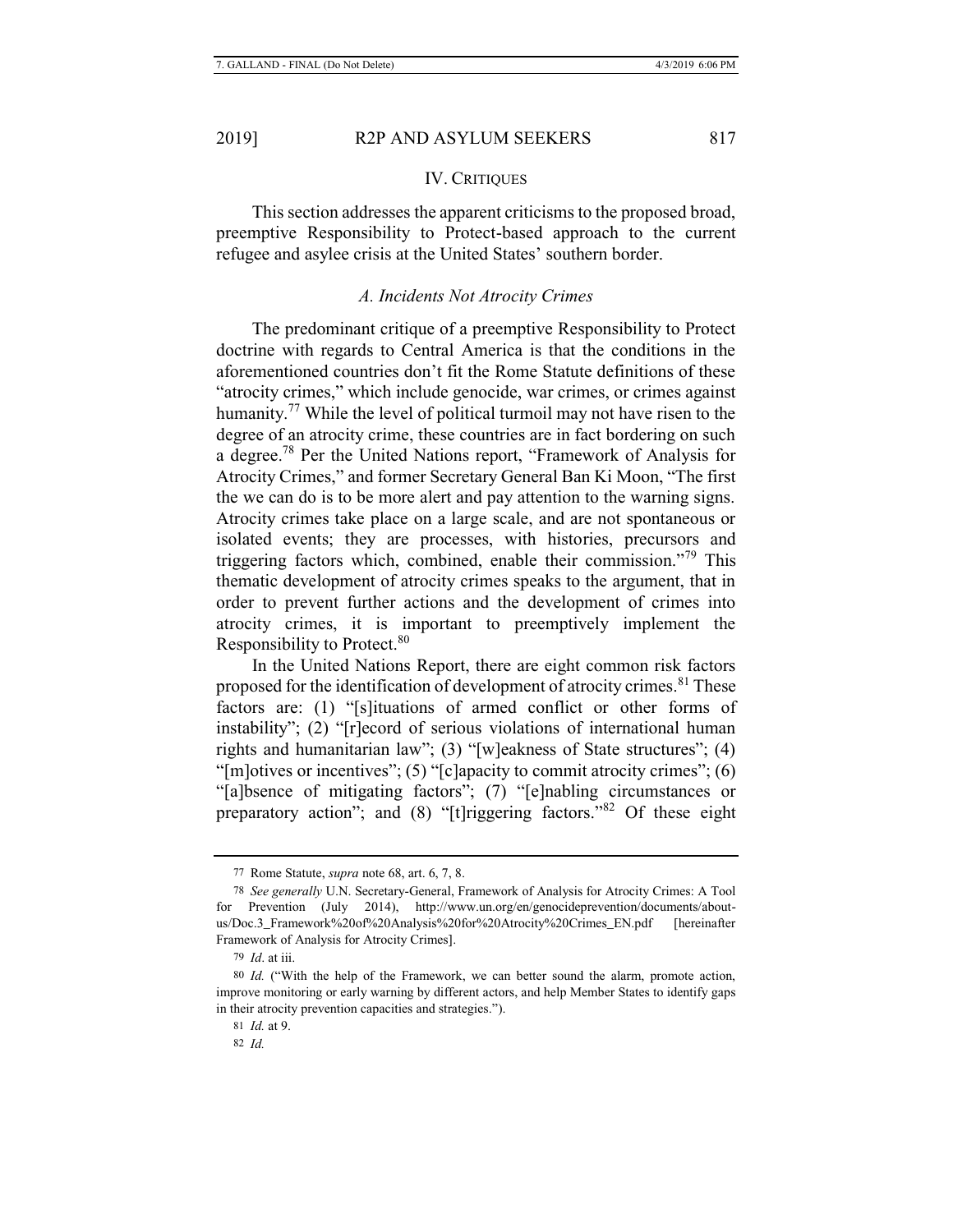factors, several are clearly present amidst the current situations in Nicaragua, Guatemala, Honduras and El Salvador.<sup>83</sup>

With regard to factor one, the political instability in each of the regions is seen in the country reports, which detail government-motivated killings and disappearances, as well as clashes with militant groups and gangs.<sup>84</sup> The United Nations Report outlines that, "crimes against humanity can also occur during times of peace. This is most likely when there are serious levels of political instability, threats to the security of the country or even volatility in economic or social affairs."85 With such negative implications of trade agreements, there is sufficient economic volatility and government corruption to satisfy factor one of the United Nations Report.<sup>86</sup> Factor two is widely prevalent in the aforementioned countries.87 Based on previous incidents which have been marginally prosecuted in International Tribunals, there is a clear record of international human rights and humanitarian law violations in the target countries. Factor three is structurally similar to the facts surrounding factor one, the dehumanizing effects of trade agreements, economic instability, and the unwillingness of the government to both protect from armed gangs and militias, as well as inability to provide basic human needs for their civilians, demonstrates a risk under factor three.<sup>88</sup> Factor five, the capacity to commit atrocity crimes, is clear based on the past practices and lack of true governmental overhaul in the aftermath of persecutions such as forced disappearances and politically motivated killings.89 Finally, factor seven could be a direct result of the United States' failure to accept asylum seekers based on real fear of persecution as it relates to gang violence, and, as a result, enabling that violence to continue.<sup>90</sup> To return asylum seekers whose claims are based on either political opinion or gang violence to their country of origin, enables the

<sup>83</sup> *See supra* notes 52, 54, 55, 57 and accompanying text.

<sup>84</sup> *Id.*

<sup>85</sup> Framework of Analysis for Atrocity Crimes, *supra* note 78, at 10.

<sup>86</sup> *See* Honduras 2017 Human Rights Report, *supra* note 55; *see also* Framework of Analysis for Atrocity Crimes, *supra* note 78, at 10.

<sup>87</sup> *See Extrajudicial Killings and Enforced Disappearances in Latin America: ICJ Commissioners Urge Continued and Expanded Engagement by the ICJ*, INT'L COMM'N OF JURISTS (June 28, 2018), https://www.icj.org/extrajudicial-killings-and-enforced-disappearances-in-latinamerica-icj-commissioners-urge-continued-and-expanded-engagement-by-the-icj ("[T]hese challenges are particularly evident in Latin America, where there has been a resurgence in recourse to enforced disappearances and extrajudicial killings in countries throughout the region and where violations of the past have in very many cases been inadequately addressed.").

<sup>88</sup> *See* Honduras 2017 Human Rights Report, *supra* note 55; Calpotura, *supra* note 64.

<sup>89</sup> Framework of Analysis for Atrocity Crimes, *supra* note 78, at 14.

<sup>90</sup> *See id.* at 16.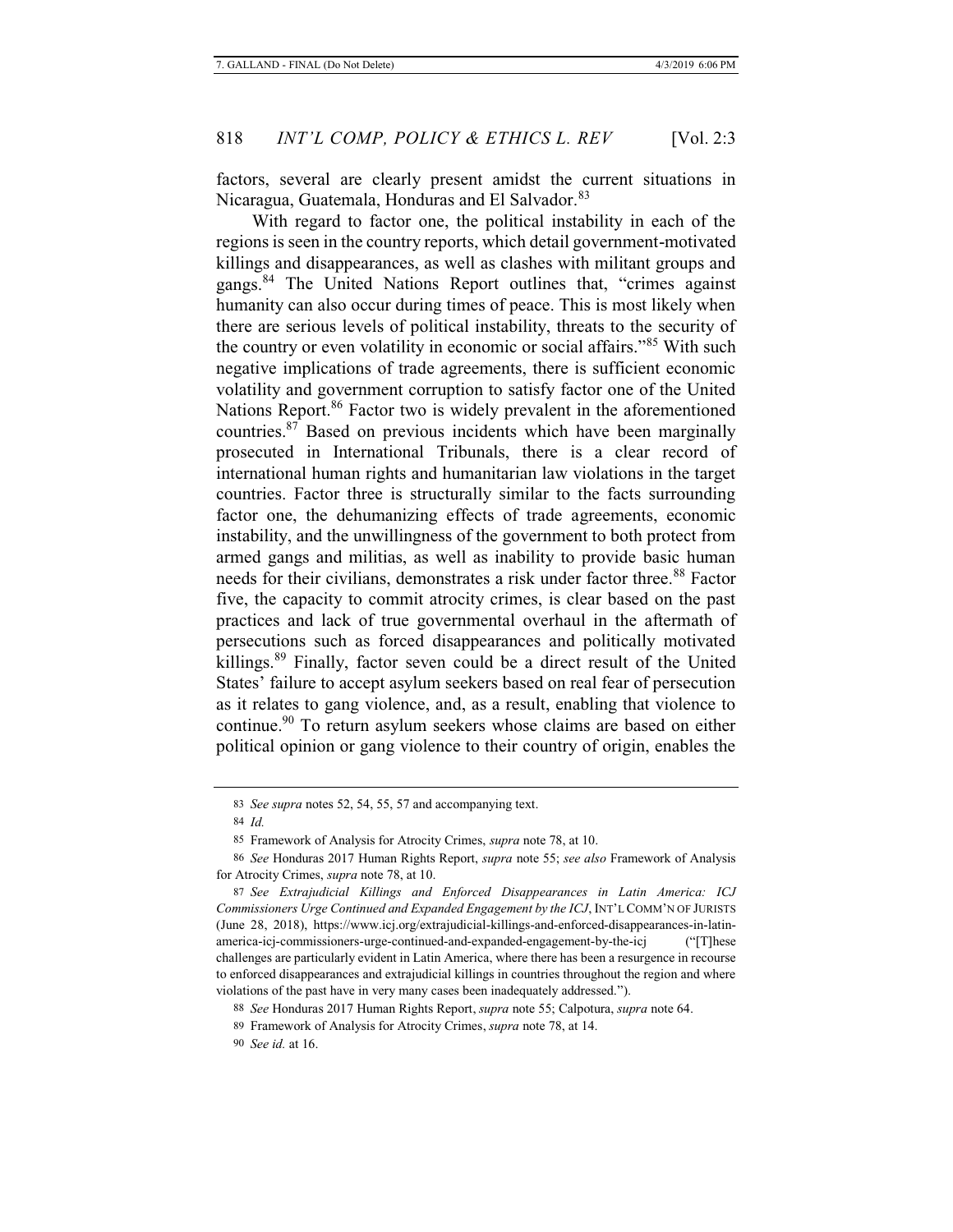groups the asylum seekers are facing persecution from to commit the potential atrocity crimes that the United Nations report was designed to prevent.<sup>91</sup>

#### *B. Domestic Security*

With the proposed theory of refugee acceptance based on a forwardthinking theory of the Responsibility to Protect, there may come criticism that this will allow for too many refugees being accepted into the United States. While there have been staggering numbers representing immigration to the United States in recent years, the crime and violence statistics that are often associated with the influx of a large immigrant population are often misguided with studies showing that immigrants are less likely to be incarcerated than United States nationals.<sup>92</sup> Therefore, the frequently cited increase in crime and violent tendencies associated with an increase in immigrant numbers, which can be expected as a result of the above proposed policy, is fallacy and not fact.<sup>93</sup>

# *C. Employment*

A final argument against a presumption for acceptance asylum policy may be that immigrants take jobs away from United States' citizens.94 This assertion too, however, has been largely disproven as immigrant populations typically occupy jobs that the appropriate working-aged American citizen is not willing to do, including many agricultural jobs, which are at the heart of our largest exports as a country.95 While the rhetoric can be powerful when used by United States politicians, immigrants in fact do contribute to the growth of our economy, occupying jobs that Americans are unwilling to take, and are necessary.<sup>96</sup>

<sup>91</sup> Calpotura, *supra* note 64.

<sup>92</sup> *See* Michelangelo Landgrave & Alex Nowrasteh, *Criminal Immigrants Their Numbers, Demographics, and Countries of Origin*, CATO INST. 1 (Mar. 15, 2017), https://object.cato.org/sites/cato.org/files/pubs/pdf/immigration\_brief-1.pdf. Illegal immigrants are far less likely to be incarcerated based on percentage of their entire population than native United States Citizens, with a rate of almost half of native citizens. *See id.* at 1-2.

<sup>93</sup> *See id.*

<sup>94</sup> *See generally Illegal Aliens Taking U.S. Jobs*, FED'N FOR AM. IMMIGR. REFORM (Mar. 2013), http://www.fairus.org/issue/workforce-economy/illegal-aliens-taking-us-jobs.

<sup>95</sup> *See,* Mary Jo Dudley, *These U.S. Industries Can't Work Without Illegal Immigrants*, CBS NEWS (Jan. 10, 2019, 3:55 PM), https://www.cbsnews.com/news/illegal-immigrants-us-jobseconomy-farm-workers-taxes.

<sup>96</sup> Foreign-born workers are more likely to be employed in service level positions in production, transportation, material moving, construction and maintenance positions, as opposed to managerial